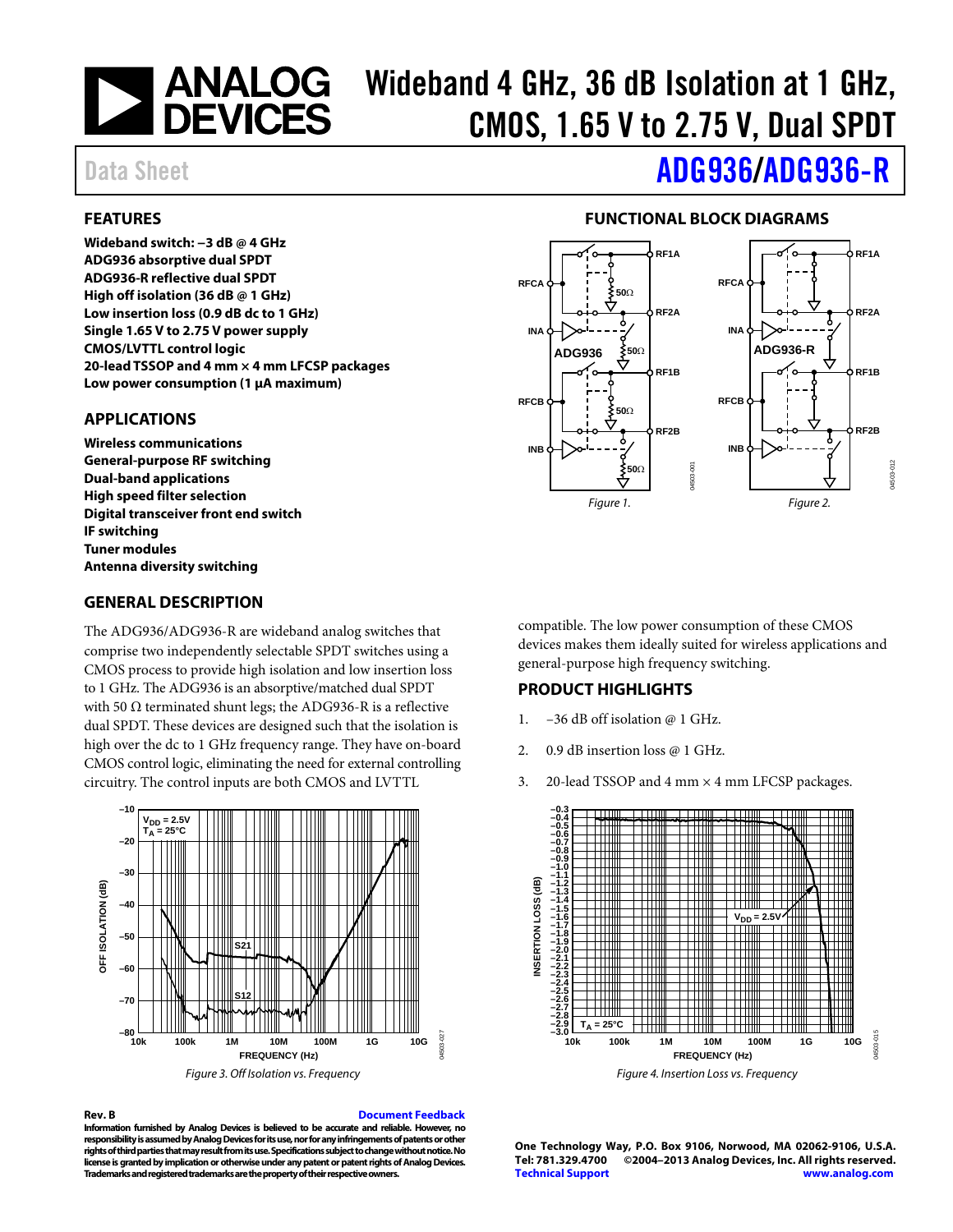# **TABLE OF CONTENTS**

| Pin Configurations and Function Descriptions  5 |
|-------------------------------------------------|
|                                                 |

#### <span id="page-1-0"></span>**REVISION HISTORY**

#### $4/13$ -Rev. A to Rev. B

| $8/05$ —Rev. 0 to Rev. A |  |
|--------------------------|--|
|                          |  |
|                          |  |
|                          |  |
|                          |  |

7/04-Revision 0: Initial Version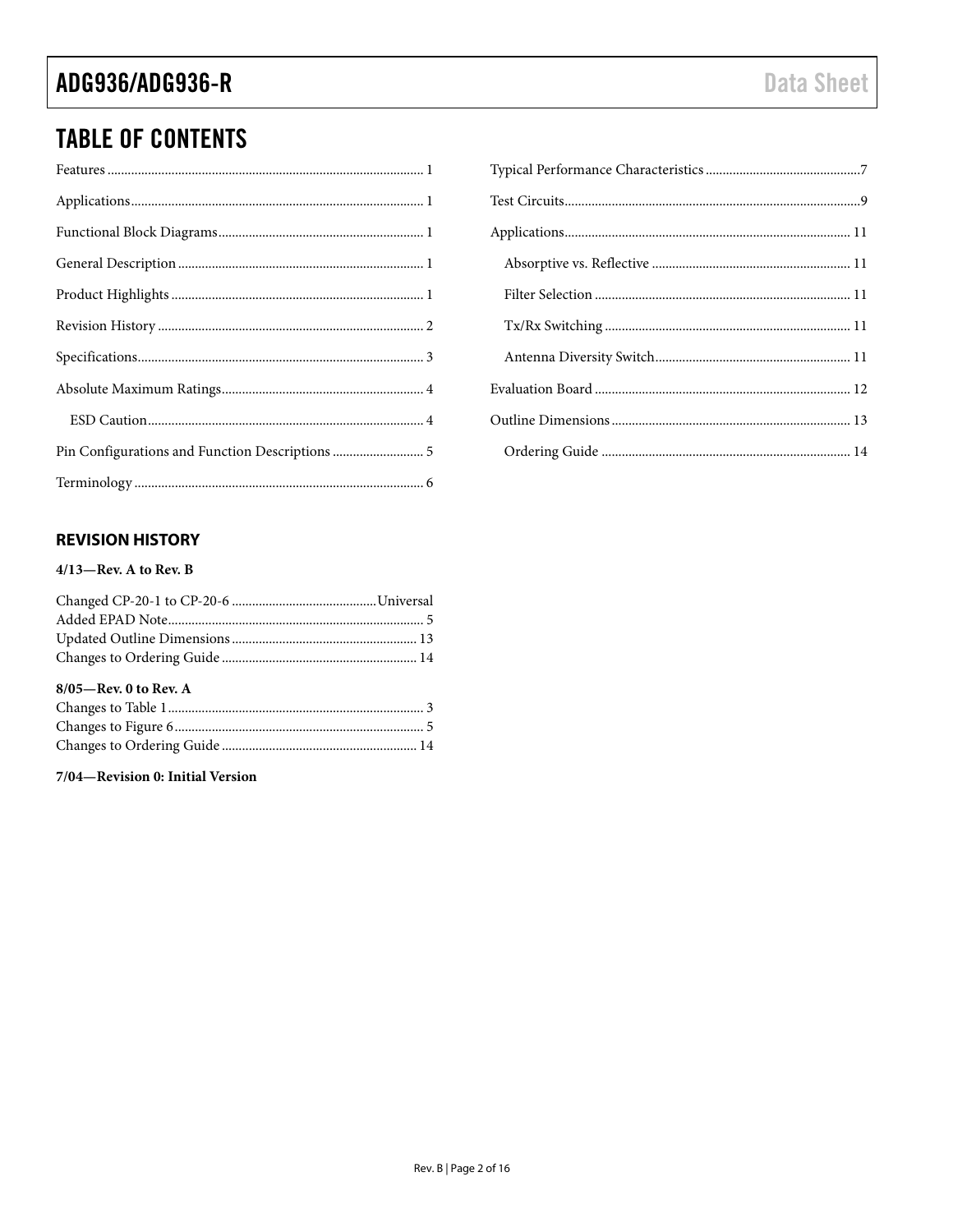#### <span id="page-2-0"></span>SPECIFICATIONS

 $V_{DD} = 1.65$  V to 2.75 V, GND = 0 V, input power = 0 dBm, all specifications  $T_{MIN}$  to  $T_{MAX}$ , unless otherwise noted.<sup>1</sup>

#### **Table 1.**

|                                        |                        |                                            |               | <b>B</b> Version  |                |             |
|----------------------------------------|------------------------|--------------------------------------------|---------------|-------------------|----------------|-------------|
| <b>Parameter</b>                       | Symbol                 | <b>Conditions</b>                          | <b>Min</b>    | Type <sup>2</sup> | <b>Max</b>     | <b>Unit</b> |
| AC ELECTRICAL CHARACTERISTICS          |                        |                                            |               |                   |                |             |
| Operating Frequency <sup>3</sup>       |                        |                                            | <b>DC</b>     |                   | 2              | GHz         |
| 3 dB Frequency <sup>4</sup>            |                        |                                            |               |                   | 4              | GHz         |
| Input Power <sup>4</sup>               |                        | 0 V dc bias                                |               |                   | $\overline{7}$ | dBm         |
|                                        |                        | 0.5 V dc bias                              |               |                   | 16             | dBm         |
| <b>Insertion Loss</b>                  | $S_{21}$ , $S_{12}$    | DC to 100 MHz; $V_{DD} = 2.5 V \pm 10\%$   |               | 0.4               | 0.5            | dB          |
|                                        |                        | 500 MHz; $V_{DD} = 2.5 V \pm 10\%$         |               | 0.6               | 0.8            | dB          |
|                                        |                        | 1000 MHz; $V_{DD} = 2.5 V \pm 10\%$        |               | 0.9               | 1.25           | dB          |
| Isolation-RFCx to RF1x/RF2x            | $S_{21}$ , $S_{12}$    | <b>100 MHz</b>                             | 52            | 60                |                | dB          |
|                                        |                        | 500 MHz                                    | 40            | 47                |                | dB          |
|                                        |                        | 1000 MHz                                   | 31            | 36                |                | dB          |
| Crosstalk-RF1x to RF2x                 | $S_{21}$ , $S_{12}$    | <b>100 MHz</b>                             | 53            | 69                |                | dB          |
|                                        |                        | 500 MHz                                    | 42            | 45                |                | dB          |
|                                        |                        | 1000 MHz                                   | 34            | 37                |                | dB          |
| Return Loss (On Channel) <sup>4</sup>  | $S_{11}$ , $S_{22}$    | DC to 100 MHz                              | 20            | 25                |                | dB          |
|                                        |                        | 500 MHz                                    | 19            | 23                |                | dB          |
|                                        |                        | 1000 MHz                                   | 16            | 24                |                | dB          |
| Return Loss (Off Channel) <sup>4</sup> | $S_{11}$ , $S_{22}$    | DC to 100 MHz                              | 18            | 24                |                | dB          |
|                                        |                        | 500 MHz                                    | 17            | 23                |                | dB          |
|                                        |                        | 1000 MHz                                   | 16            | 21                |                | dB          |
| On Switching Time <sup>4</sup>         | t <sub>on</sub>        | 50% CTRL to 90% RF                         |               | 11                | 14             | ns          |
| Off Switching Time <sup>4</sup>        | toff                   | 50% CTRL to 10% RF                         |               | 10                | 13             | ns          |
| Rise Time <sup>4</sup>                 | t <sub>rise</sub>      | 10% to 90% RF                              |               | 6.1               | 8              | ns          |
| Fall Time <sup>4</sup>                 | <b>t</b> FALL          | 90% to 10% RF                              |               | 6                 | 8              | ns          |
| 1 dB Compression <sup>4</sup>          | $P_{-1}$ <sub>dB</sub> | 1000 MHz                                   |               | 16                |                | dBm         |
| Third-Order Intermodulation Intercept  | IP <sub>3</sub>        | 900 MHz/901 MHz, 4 dBm                     | 27.5          | 32                |                | dBm         |
| Video Feedthrough <sup>5</sup>         |                        |                                            |               | 3                 |                | mV p-p      |
| DC ELECTRICAL CHARACTERISTICS          |                        |                                            |               |                   |                |             |
| Input High Voltage                     | <b>VINH</b>            | $V_{DD}$ = 2.25 V to 2.75 V                | 1.7           |                   |                | $\sf V$     |
|                                        | V <sub>INH</sub>       | $V_{DD} = 1.65 V$ to 1.95 V                | $0.65 V_{cc}$ |                   |                | $\vee$      |
| Input Low Voltage                      | <b>VINL</b>            | $V_{DD} = 2.25 V$ to 2.75 V                |               |                   | 0.7            | $\vee$      |
|                                        | <b>VINL</b>            | $V_{DD} = 1.65 V$ to 1.95 V                |               |                   | $0.35$ $VCC$   | V           |
| Input Leakage Current                  | h.                     | $0 \leq V_{\text{IN}} \leq 2.75~\text{V}$  |               | ± 0.1             | ±1             | μA          |
| CAPACITANCE <sup>4</sup>               |                        |                                            |               |                   |                |             |
| RF Port On Capacitance                 | C <sub>RF</sub> ON     | $f = 1$ MHz                                |               | 2.5               |                | pF          |
| <b>Digital Input Capacitance</b>       | $C_{\text{DIG}}$       | $f = 1$ MHz                                |               | $\overline{2}$    |                | pF          |
| POWER REQUIREMENTS                     |                        |                                            |               |                   |                |             |
| V <sub>DD</sub>                        |                        |                                            | 1.65          |                   | 2.75           | V           |
| Quiescent Power Supply Current         | $I_{DD}$               | Digital inputs = $0 \text{ V}$ or $V_{DD}$ |               | 0.1               | 1              | μA          |

<sup>1</sup> Temperature range of B Version: −40°C to +85°C.

<sup>2</sup> Typical values are at  $V_{DD} = 2.5$  V and 25°C, unless otherwise noted.

<sup>3</sup> Operating frequency is the point at which insertion loss degrades by 1 dB.

<sup>4</sup> Guaranteed by design, not subject to production test.

<sup>5</sup> Video feedthrough is the dc transience at the output of any port of the switch when the control voltage is switched from high to low or from low to high in a 50 Ω test setup, measured with 1 ns rise time pulses and a 500 MHz bandwidth.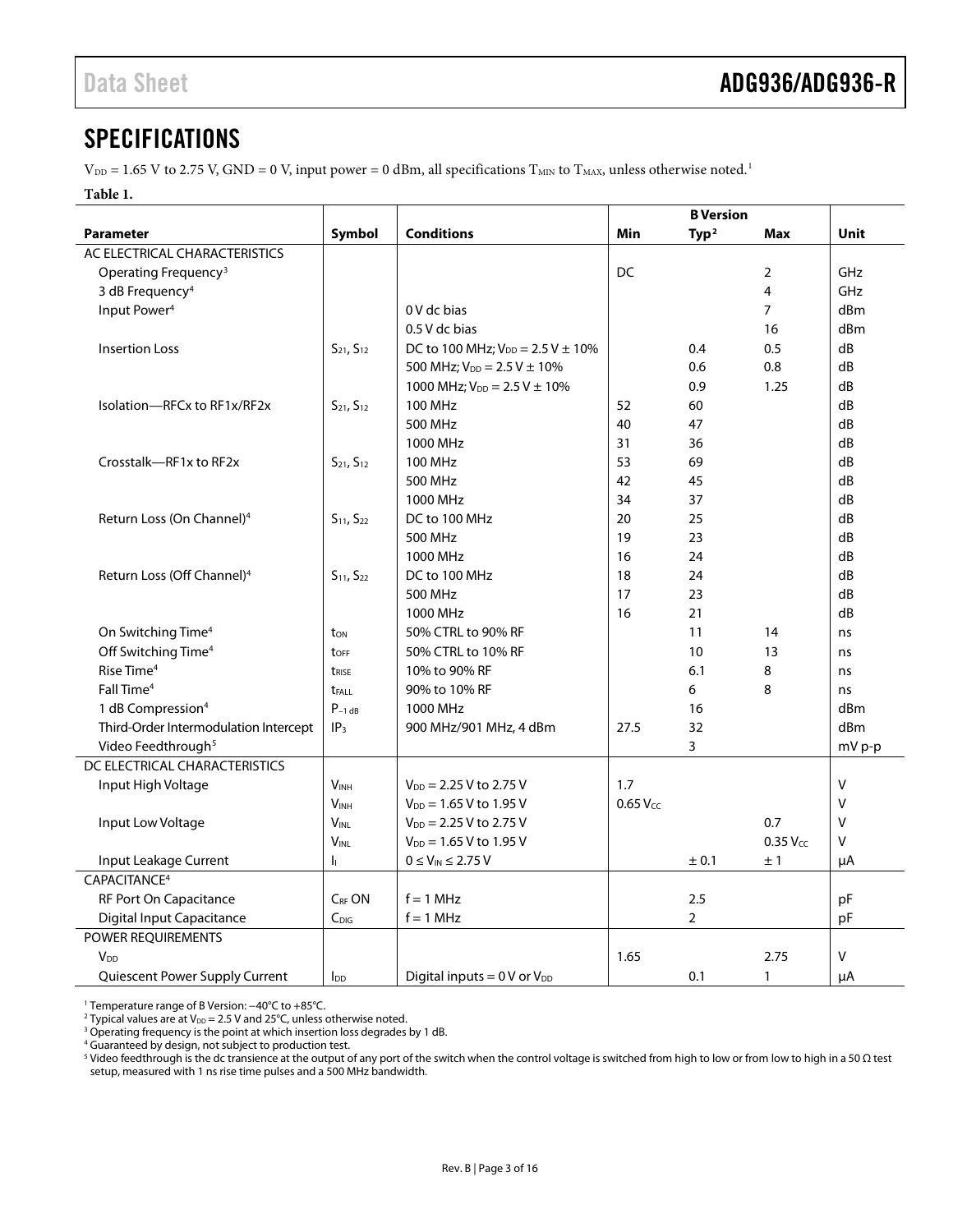### <span id="page-3-0"></span>ABSOLUTE MAXIMUM RATINGS

 $T_A = 25$ °C, unless otherwise noted.

| Table 2.                                        |                                                  |
|-------------------------------------------------|--------------------------------------------------|
| Parameter                                       | Rating                                           |
| $V_{DD}$ to GND                                 | $-0.5$ V to $+4$ V                               |
| Inputs to GND                                   | $-0.5$ V to V <sub>DD</sub> + 0.3 V <sup>1</sup> |
| Continuous Current                              | 30 mA                                            |
| Input Power                                     | 18 dBm                                           |
| Operating Temperature Range                     |                                                  |
| Industrial (B Version)                          | $-40^{\circ}$ C to $+85^{\circ}$ C               |
| Storage Temperature Range                       | $-65^{\circ}$ C to $+150^{\circ}$ C              |
| Junction Temperature                            | $150^{\circ}$ C                                  |
| <b>TSSOP Package</b>                            |                                                  |
| $\theta_{JA}$ Thermal Impedance                 | $143^{\circ}$ C/W                                |
| LFCSP Package                                   |                                                  |
| $\theta_{JA}$ Thermal Impedance (4-Layer Board) | 30.4°C/W                                         |
| Lead Temperature, Soldering (10 sec)            | 300°C                                            |
| IR Reflow, Peak Temperature (<20 sec)           | $235^{\circ}$ C                                  |
| ESD                                             | 1 kV                                             |

Stresses above those listed under Absolute Maximum Ratings may cause permanent damage to the device. This is a stress rating only; functional operation of the device at these or any other conditions above those indicated in the operational section of this specification is not implied. Exposure to absolute maximum rating conditions for extended periods may affect device reliability.

Only one absolute maximum rating may be applied at any one time.

**Table 3. Truth Table**

| <b>INx</b> | RF <sub>1x</sub> | RF <sub>2x</sub> |
|------------|------------------|------------------|
|            | Off              | On               |
|            | On               | Off              |

<sup>1</sup> RF1x/RF2x off port inputs to ground =  $-0.5$  V to V<sub>DD</sub>  $-0.5$  V.

#### <span id="page-3-1"></span>**ESD CAUTION**

ESD (electrostatic discharge) sensitive device. Electrostatic charges as high as 4000 V readily accumulate on the human body and test equipment and can discharge without detection. Although this product features proprietary ESD protection circuitry, permanent damage may occur on devices subjected to high energy electrostatic discharges. Therefore, proper ESD precautions are recommended to avoid performance degradation or loss of functionality.

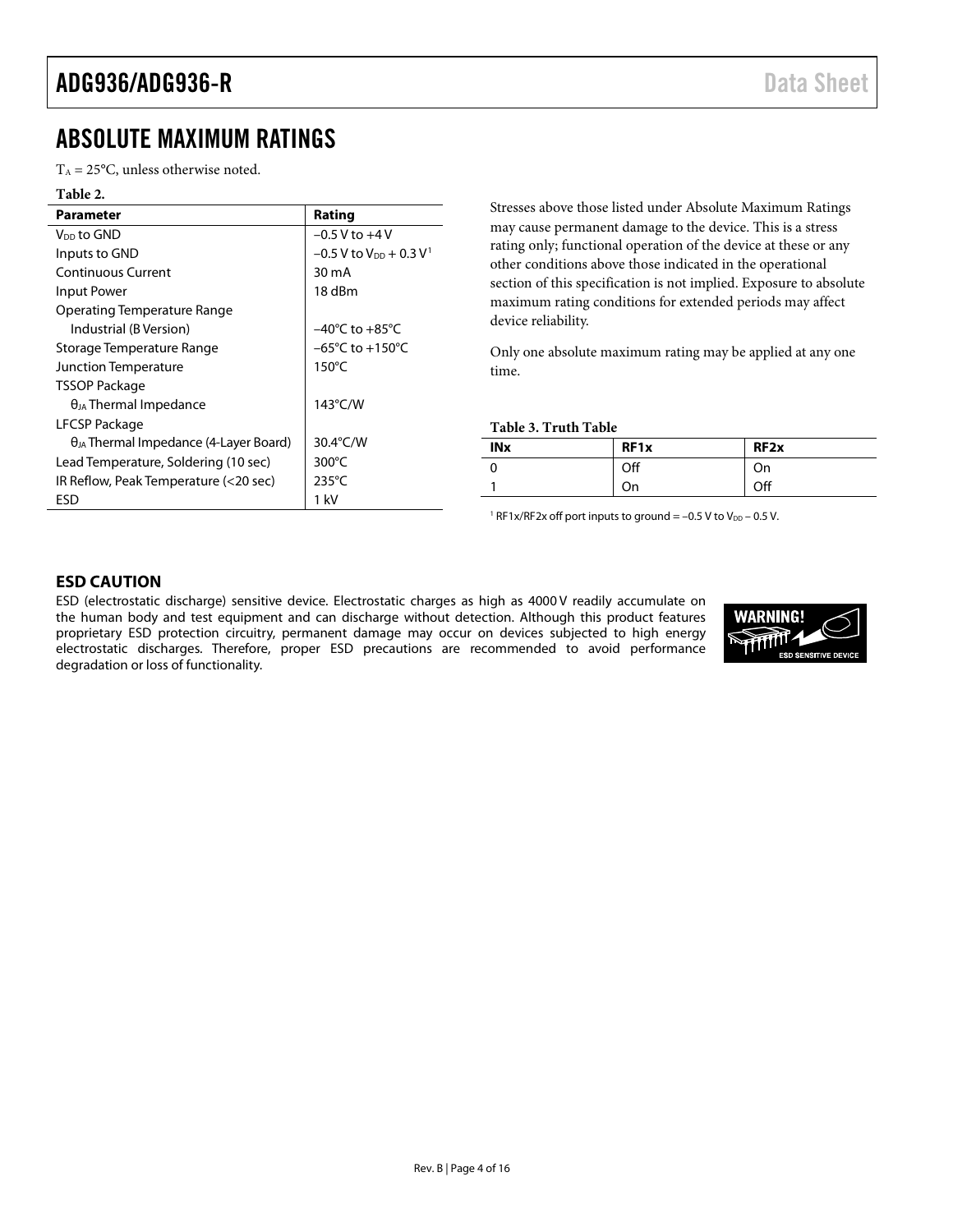### <span id="page-4-0"></span>PIN CONFIGURATIONS AND FUNCTION DESCRIPTIONS





#### **Table 4. Pin Function Descriptions**

| Pin No.                                     |                                            |                        |                                                                                                                   |
|---------------------------------------------|--------------------------------------------|------------------------|-------------------------------------------------------------------------------------------------------------------|
| 20-Lead                                     | 20-Lead                                    |                        |                                                                                                                   |
| <b>TSSOP</b>                                | <b>LFCSP</b>                               | <b>Mnemonic</b>        | <b>Description</b>                                                                                                |
|                                             | 18                                         | <b>RFCA</b>            | Common RF Port for Switch A.                                                                                      |
| 2                                           | 19                                         | <b>V</b> <sub>DD</sub> | Power Supply Input. These parts can operate from 1.65 V to 2.75 V. V <sub>DD</sub> should be decoupled<br>to GND. |
| 3, 5, 6, 8, 9,<br>11, 13, 15,<br>16, 18, 20 | 1, 3, 4, 6, 7,<br>9, 12, 13,<br>15, 17, 20 | <b>GND</b>             | Ground Reference Point for All Circuitry on the Part.                                                             |
| 4                                           | 2                                          | RF <sub>1</sub> A      | RF1A Port.                                                                                                        |
| 7                                           | 5                                          | RF1B                   | RF1B Port.                                                                                                        |
| 10                                          | 8                                          | <b>RFCB</b>            | Common RF Port for Switch B.                                                                                      |
| 12                                          | 10                                         | <b>INB</b>             | Logic Control Input.                                                                                              |
| 14                                          | 11                                         | RF <sub>2</sub> B      | RF2B Port.                                                                                                        |
| 17                                          | 14                                         | RF <sub>2</sub> A      | RF2A Port.                                                                                                        |
| 19                                          | 16                                         | <b>INA</b>             | Logic Control Input.                                                                                              |
|                                             | EP                                         | EP                     | Exposed Pad. The exposed pad must be tied to substrate, GND.                                                      |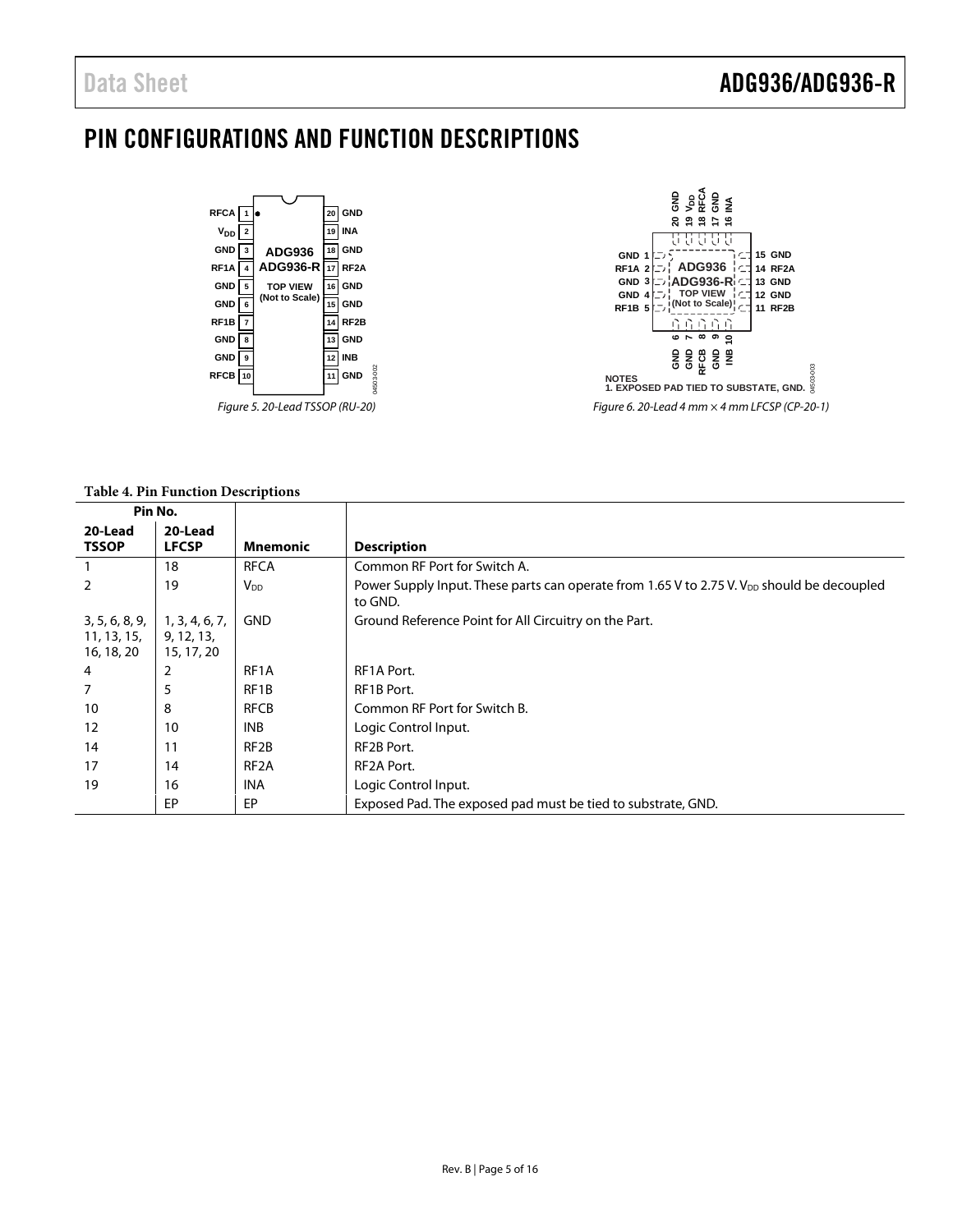# <span id="page-5-0"></span>TERMINOLOGY

#### **Table 5.**

| <b>Parameter</b>        | <b>Description</b>                                                                                                                                                                                                                                                                                     |
|-------------------------|--------------------------------------------------------------------------------------------------------------------------------------------------------------------------------------------------------------------------------------------------------------------------------------------------------|
| V <sub>DD</sub>         | Most Positive Power Supply Potential.                                                                                                                                                                                                                                                                  |
| $\mathsf{In}$           | Positive Supply Current.                                                                                                                                                                                                                                                                               |
| <b>GND</b>              | Ground (0 V) Reference.                                                                                                                                                                                                                                                                                |
| INx                     | Logic Control Input.                                                                                                                                                                                                                                                                                   |
| $V_{\text{INI}}$        | Maximum Input Voltage for Logic 0.                                                                                                                                                                                                                                                                     |
| <b>VINH</b>             | Minimum Input Voltage for Logic 1.                                                                                                                                                                                                                                                                     |
| $I_{INL}$ ( $I_{INH}$ ) | Input Current of the Digital Input.                                                                                                                                                                                                                                                                    |
| $C_{IN}$                | Digital Input Capacitance.                                                                                                                                                                                                                                                                             |
| t <sub>on</sub>         | Delay Between Applying the Digital Control Input and the Output Switching On.                                                                                                                                                                                                                          |
| toff                    | Delay Between Applying the Digital Control Input and the Output Switching Off.                                                                                                                                                                                                                         |
| t <sub>rise</sub>       | Rise Time. Time for the RF signal to rise from 10% of the on level to 90% of the on level.                                                                                                                                                                                                             |
| <b>t</b> FALL           | Fall Time. Time for the RF signal to fall from 90% of the on level to 10% of the on level.                                                                                                                                                                                                             |
| Off Isolation           | The Attenuation Between Input and Output Ports of the Switch When the Switch Control Voltage Is in the Off<br>Condition.                                                                                                                                                                               |
| <b>Insertion Loss</b>   | The Attenuation Between Input and Output Ports of the Switch When the Switch Control Voltage Is in the On<br>Condition.                                                                                                                                                                                |
| Crosstalk               | Measure of Unwanted Signal Coupled Through from One Channel to Another as a Result of Parasitic Capacitance.                                                                                                                                                                                           |
| $P_{-1}$ dB             | 1 dB Compression Point. The RF input power level at which the switch insertion loss increases by 1 dB over its low level<br>value. P-1 dB is a measure of how much power the on switch can handle before the insertion loss increases by 1 dB.                                                         |
| IP <sub>3</sub>         | Third-Order Intermodulation Intercept. This is a measure of the power in false tones that occurs when closely spaced<br>tones are passed through a switch, whereby the nonlinearity of the switch causes these false tones to be generated.                                                            |
| <b>Return Loss</b>      | The Amount of Reflected Power Relative to the Incident Power at a Port. Large return loss indicates good matching. By<br>measuring return loss, the voltage standing wave ratio (VSWR) can be calculated from conversion charts. VSWR<br>indicates the degree of matching present at a switch RF port. |
| Video Feedthrough       | Spurious Signals Present at the RF Ports of the Switch When the Control Voltage Is Switched from High to Low or from<br>Low to High Without an RF Signal Present.                                                                                                                                      |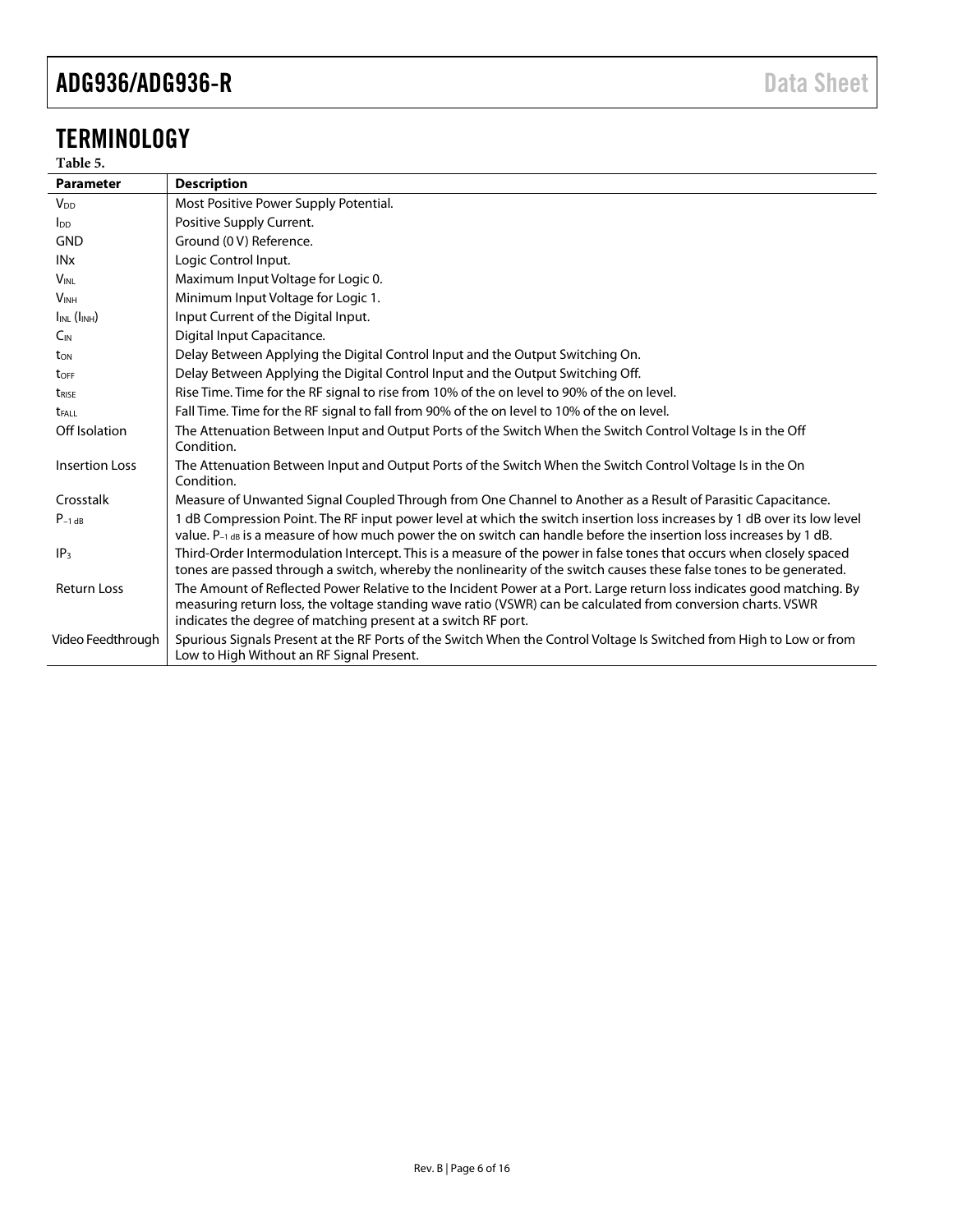# Data Sheet **ADG936/ADG936-R**

### <span id="page-6-0"></span>TYPICAL PERFORMANCE CHARACTERISTICS



*(S12 and S21)*

<span id="page-6-1"></span>

*Figure 8. Insertion Loss vs. Frequency over Supplies (S12 and S21) (Zoome[d Figure 7\)](#page-6-1)*





*Figure 10. Insertion Loss vs. Frequency over Temperature (S12 and S21)*





*Figure 12. Isolation vs. Frequency over Temperature*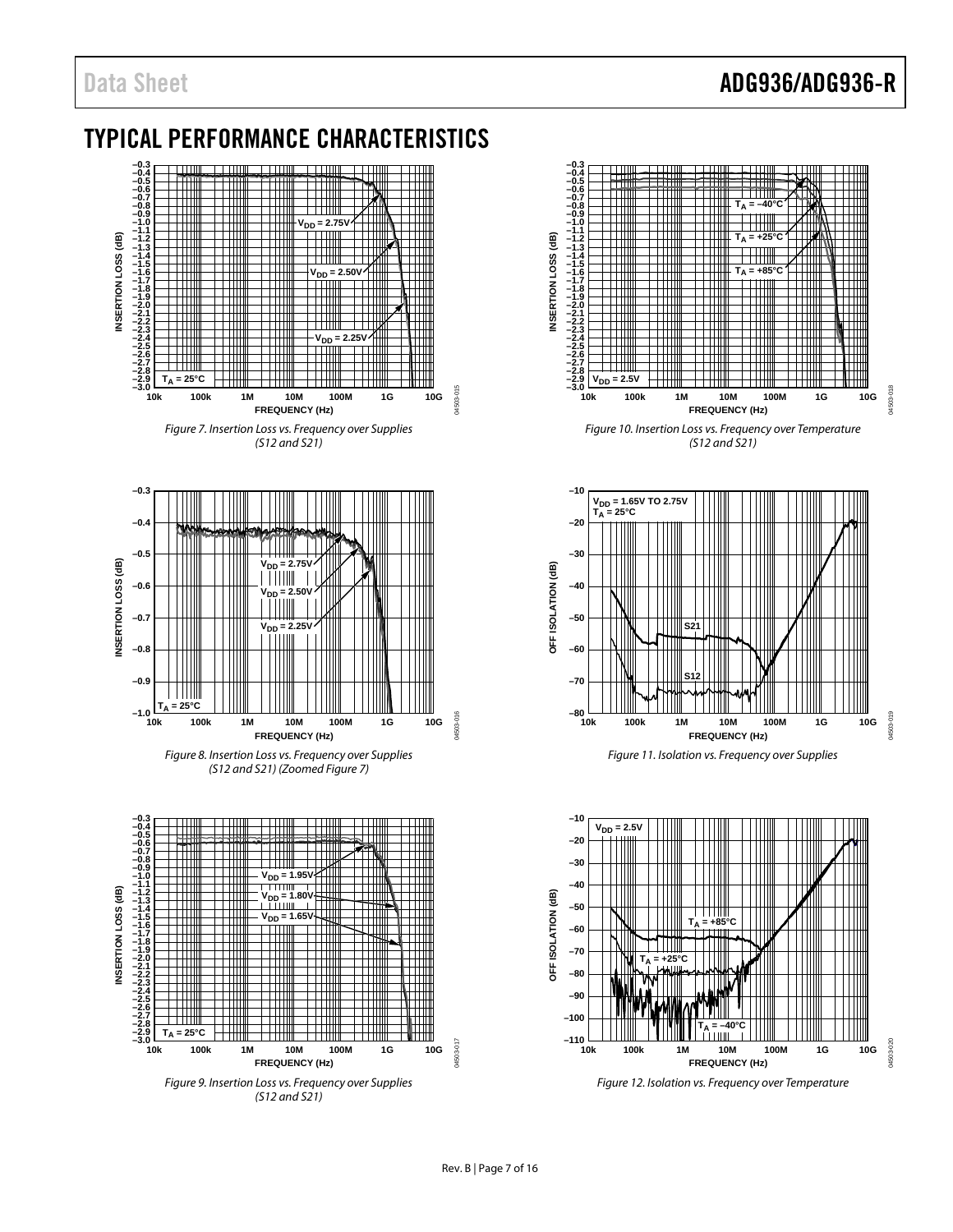![](_page_7_Figure_2.jpeg)

**–10 –20 –30 –40** CROSSTALK (dB) **CROSSTALK (dB) –50 –60** IT **–70 –80 V<sub>DD</sub> = 2.5V<br>T<sub>A</sub> = 25°C –90** 04503-022 04503-022 **10k 100k 1M 10M 100M 1G 10G FREQUENCY (Hz)**

Figure 14. Crosstalk vs. Frequency (S12 and S21)

**[ ] T CH1 CH2 5.00ns 100mV CH3 1.00V 100mV 1 3 TEK RUN: 5.00GS/s ET ENVELOPE INx RFx**

Figure 15. Switch Timing

![](_page_7_Figure_7.jpeg)

Figure 16. Video Feedthrough

![](_page_7_Figure_9.jpeg)

![](_page_7_Figure_10.jpeg)

04503-023

04503-023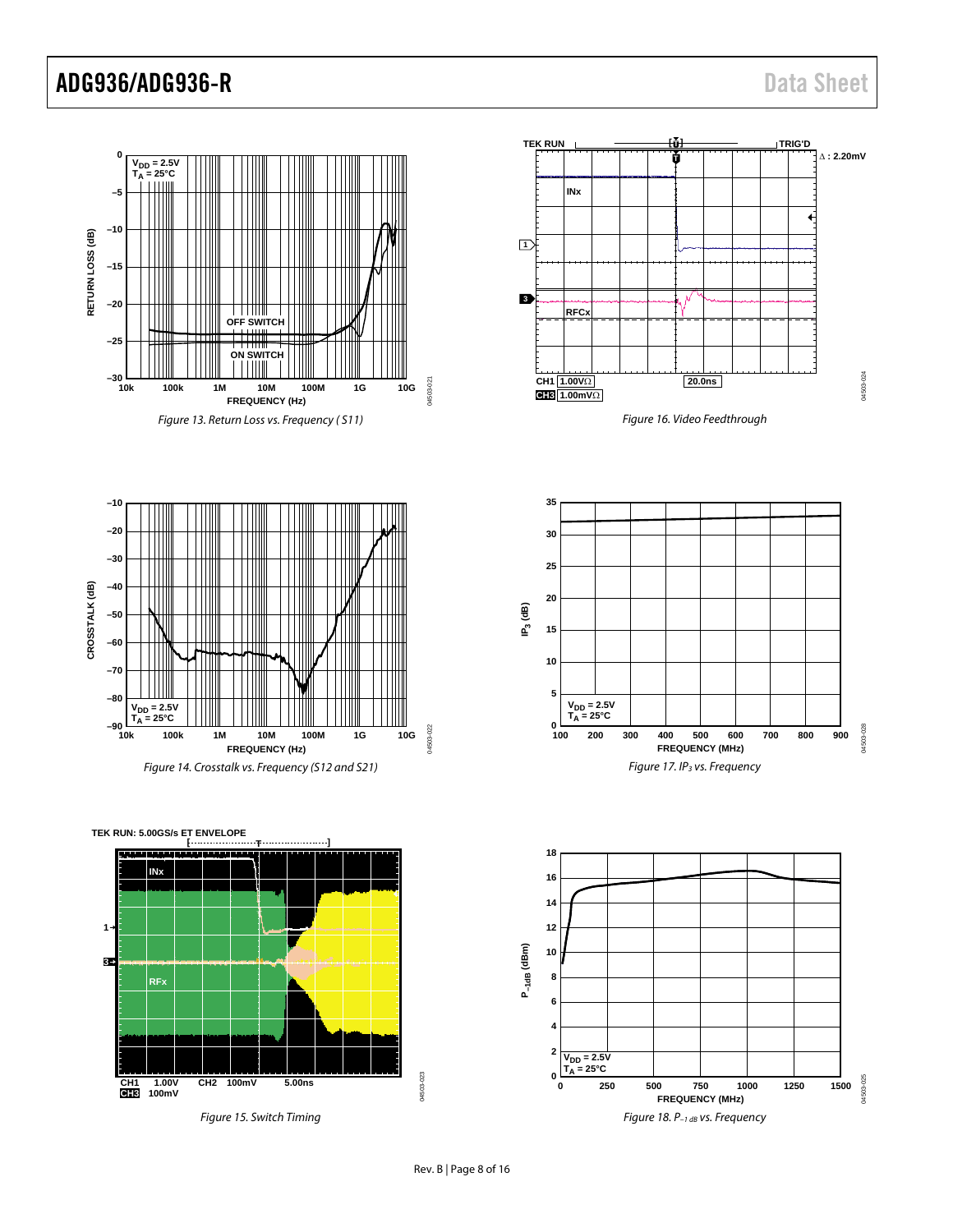# Data Sheet **ADG936/ADG936-R**

### <span id="page-8-0"></span>TEST CIRCUITS

Similar setup for the ADG936. Additional pins omitted for clarity.

![](_page_8_Figure_4.jpeg)

Figure 19. Switch Timing: ton, torr

![](_page_8_Figure_6.jpeg)

Figure 22. Insertion Loss

![](_page_8_Figure_8.jpeg)

Figure 20. Switch Timing: tRISE, tFALL

![](_page_8_Figure_10.jpeg)

Figure 23. Crosstalk

![](_page_8_Figure_12.jpeg)

Figure 21. Off Isolation

![](_page_8_Figure_14.jpeg)

Figure 24. Video Feedthrough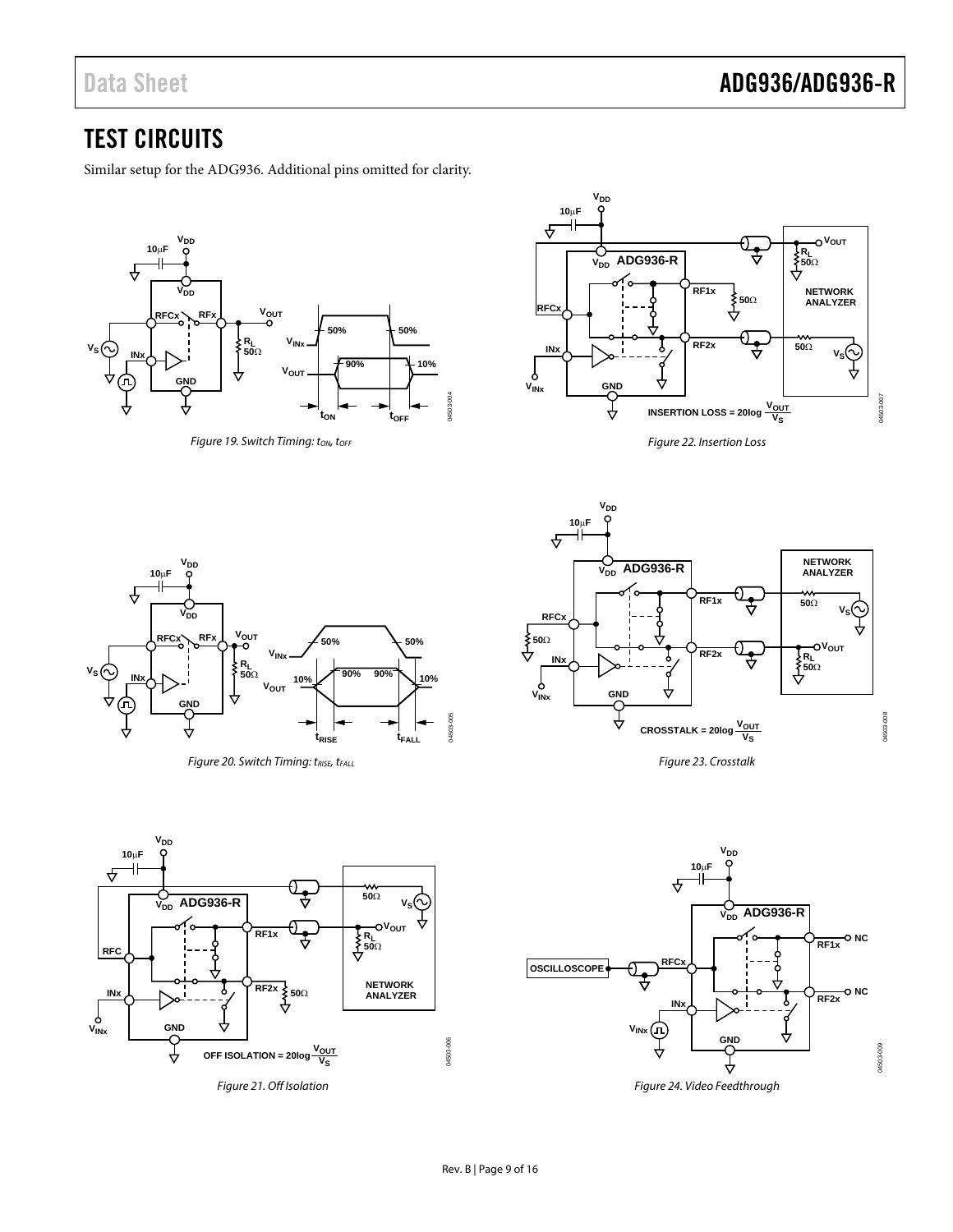![](_page_9_Figure_2.jpeg)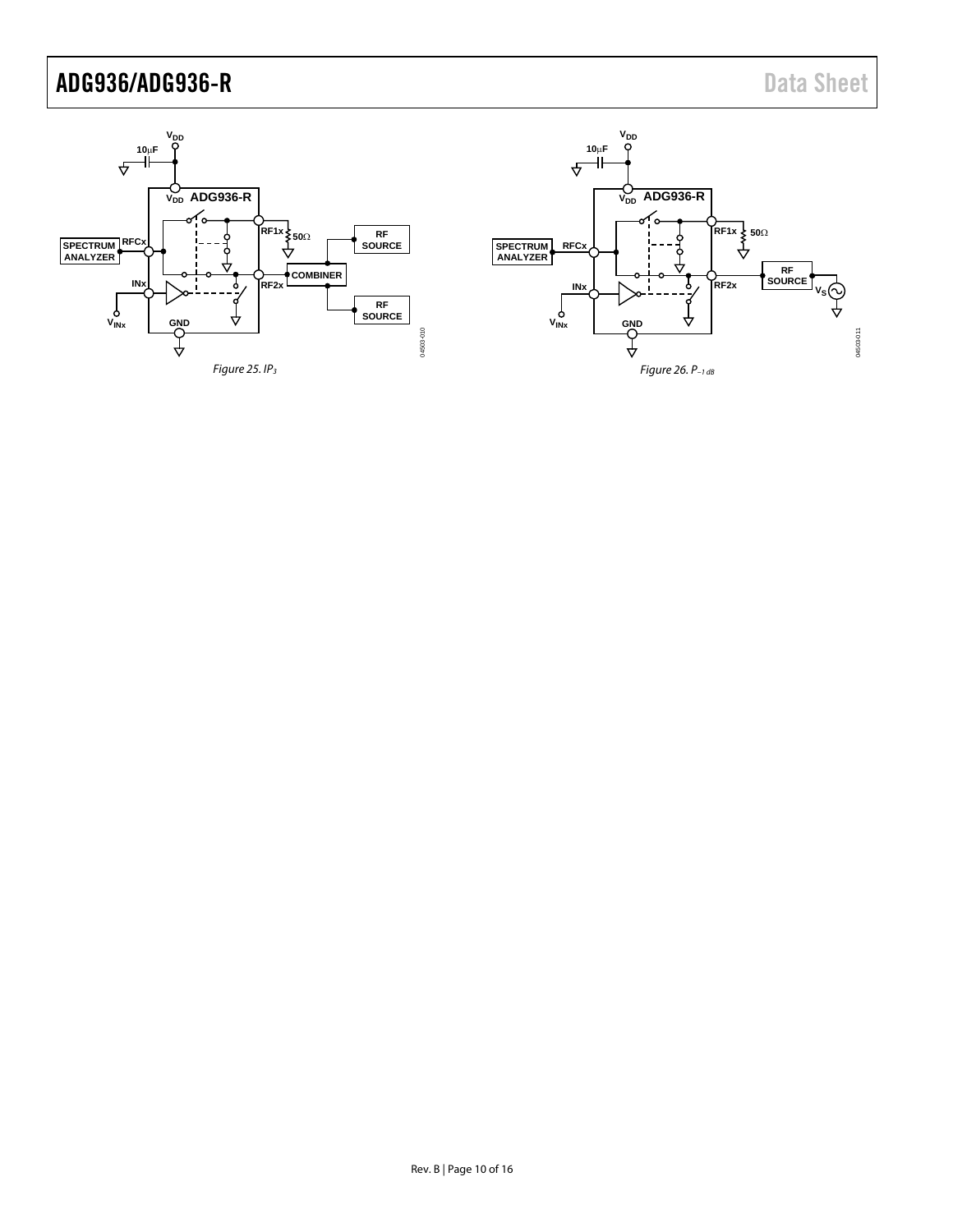# <span id="page-10-0"></span>APPLICATIONS

The ADG936/ADG936-R are ideal solutions for low power, high frequency applications. The low insertion loss, high isolation between ports, low distortion, and low current consumption of these parts make them excellent solutions for many high frequency switching applications. They can be used in applications such as switchable filters, transmitters and receivers for radar systems, and communication systems from base stations to cell phones.

The ADG9xx family of wideband switches is designed to meet the demands of devices transmitting at ISM band frequencies to 1 GHz and higher. The low insertion loss, high isolation between ports, single pin control interface, no requirement for dc blocking capacitors, and TTL interface compatibility make them cost-effective and easy-to-integrate switching solutions for many high frequency switching and low power applications, because the parts can handle up to 16 dBm of power.

#### <span id="page-10-1"></span>**ABSORPTIVE VS. REFLECTIVE**

The ADG936 is an absorptive (matched) switch with 50  $\Omega$ terminated shunt legs; the ADG936-R is a reflective switch with 0  $\Omega$  terminated shunts to ground. The ADG936 absorptive switch has a good VSWR on each port, regardless of the switch mode. An absorptive switch should be used when there is a need for a good VSWR that is looking into the port but not passing the through-signal to the common port. The ADG936 is, therefore, ideal for applications that require minimum reflections back to the RF source. It also ensures that the maximum power is transferred to the load.

The ADG936-R reflective switch is suitable for applications in which high off-port VSWR does not matter. The switch also has some other desired performance features. It can be used in many applications, including high speed filter selection. In most cases, an absorptive switch can be used instead of a reflective switch, but not vice versa.

#### <span id="page-10-2"></span>**FILTER SELECTION**

The ADG936 and ADG936-R can be used to switch high frequency signals between different filters and to multiplex the signal to the output. These dual SPDT switches are also ideal for high speed signal routing and for switching high speed differential signals.

![](_page_10_Figure_10.jpeg)

*Figure 27. Filter Selection*

#### <span id="page-10-3"></span>**Tx/Rx SWITCHING**

The low insertion loss and high isolation between ports ensure that the ADG936/ADG936-R are suitable transmit/receive switches for all ISM band and wireless LAN applications, providing the required isolation between the transmit and receive signals.

![](_page_10_Figure_14.jpeg)

*Figure 28. Tx/Rx Switching*

#### <span id="page-10-4"></span>**ANTENNA DIVERSITY SWITCH**

The ADG936/ADG936-R are ideal for use as antenna diversity switches, switching in different antennas to the tuner. The low insertion loss, which ensures minimum signal loss and high isolation between channels, makes these dual SPDT switches suitable for switching applications in tuner modules and set-top boxes.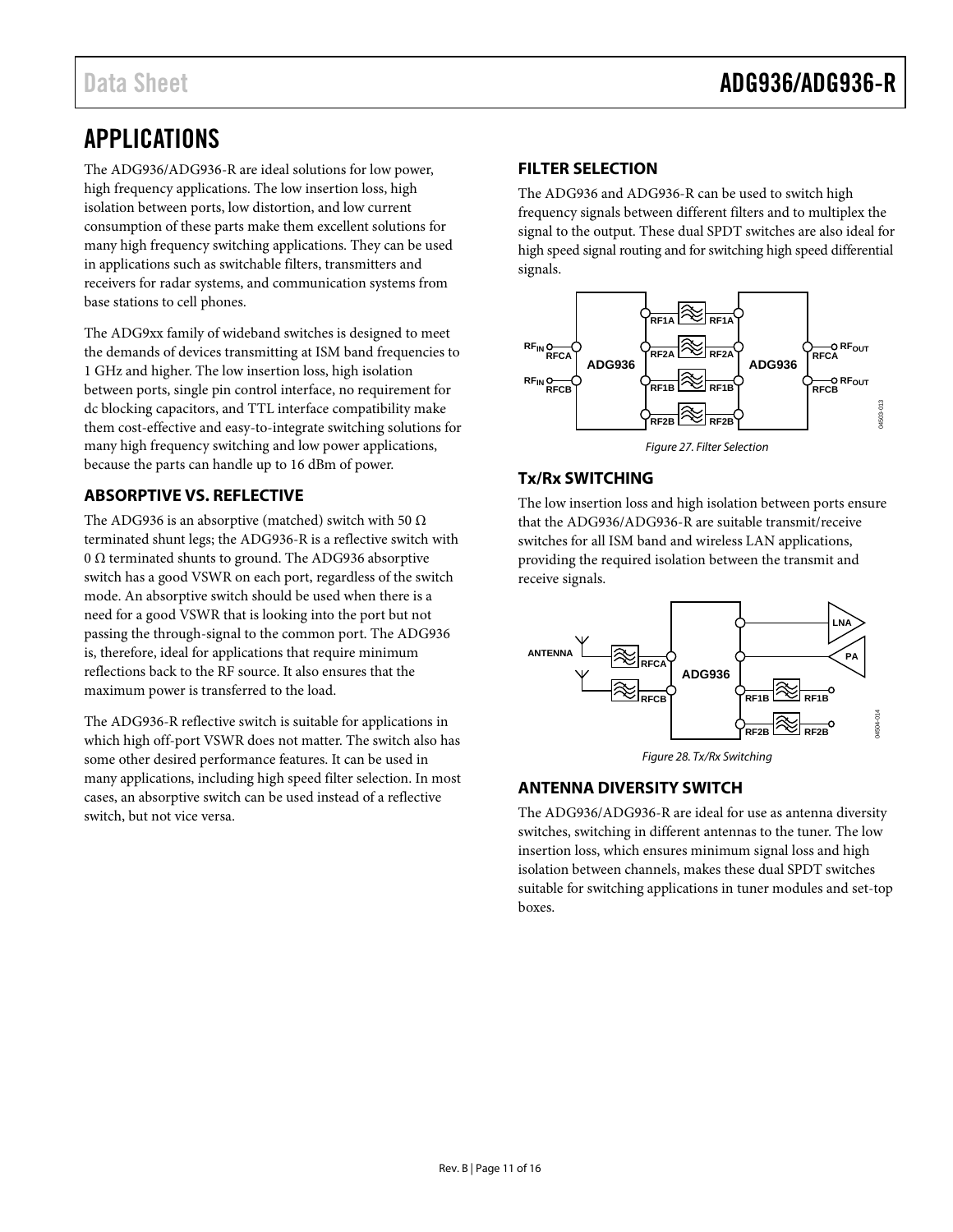### <span id="page-11-0"></span>EVALUATION BOARD

The ADG936 and ADG936-R evaluation board allows designers to evaluate these high performance wideband switches with minimal effort.

To prove that these devices meet the user's requirements, only a power supply and a network analyzer, along with the evaluation board, are required. An application note available with the evaluation board gives complete information on operating the evaluation board.

The RFCA port is connected through a 50  $\Omega$  transmission line to SMA Connector J3. The RFCB port is connected through a 50 Ω transmission line to SMA Connector J4. RF1A, RF2A, RF1B, and RF2B are connected through 50  $\Omega$  transmission lines to SMA Connectors J5, J6, J7, and J8, respectively. A through transmission line connects J9 and J10; this transmission line is used to estimate the loss of the PCB over the environmental conditions being evaluated.

The board is constructed of a 4-layer FR4 material with a dielectric constant of 4.3 and an overall thickness of 0.062 in. Two ground layers with grounded planes provide ground for the RF transmission lines. The transmission lines were designed using a coplanar waveguide with a ground plane model using a trace width of 0.024 in, a clearance to ground plane of 0.008 in, a dielectric thickness of 0.02 in, and a metal thickness of 0.0021 in.

![](_page_11_Figure_7.jpeg)

Eval-ADG936R/936EB Component Side View *Figure 29. ADG936 and ADG936-R Evaluation Board Top View*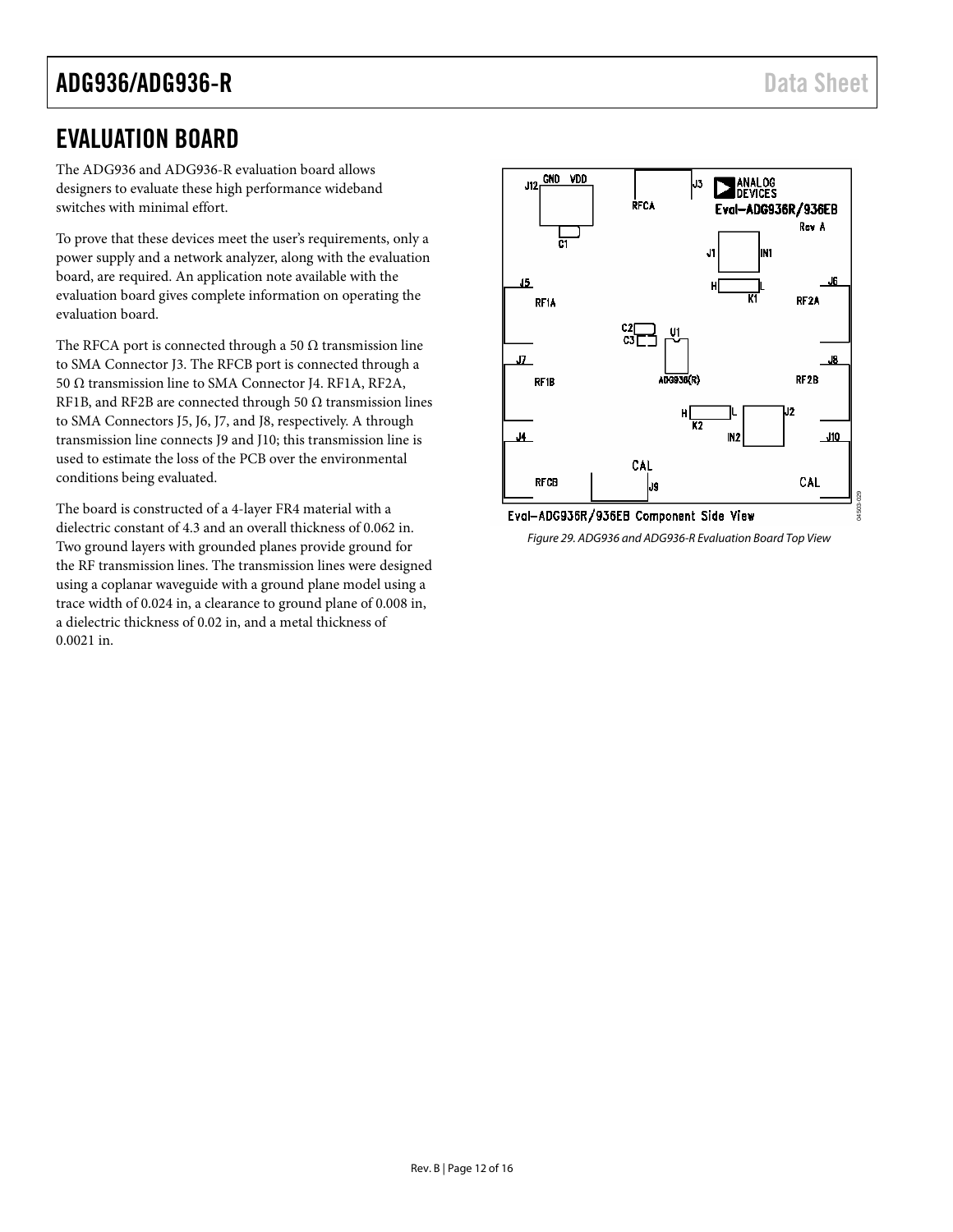### <span id="page-12-0"></span>OUTLINE DIMENSIONS

![](_page_12_Figure_3.jpeg)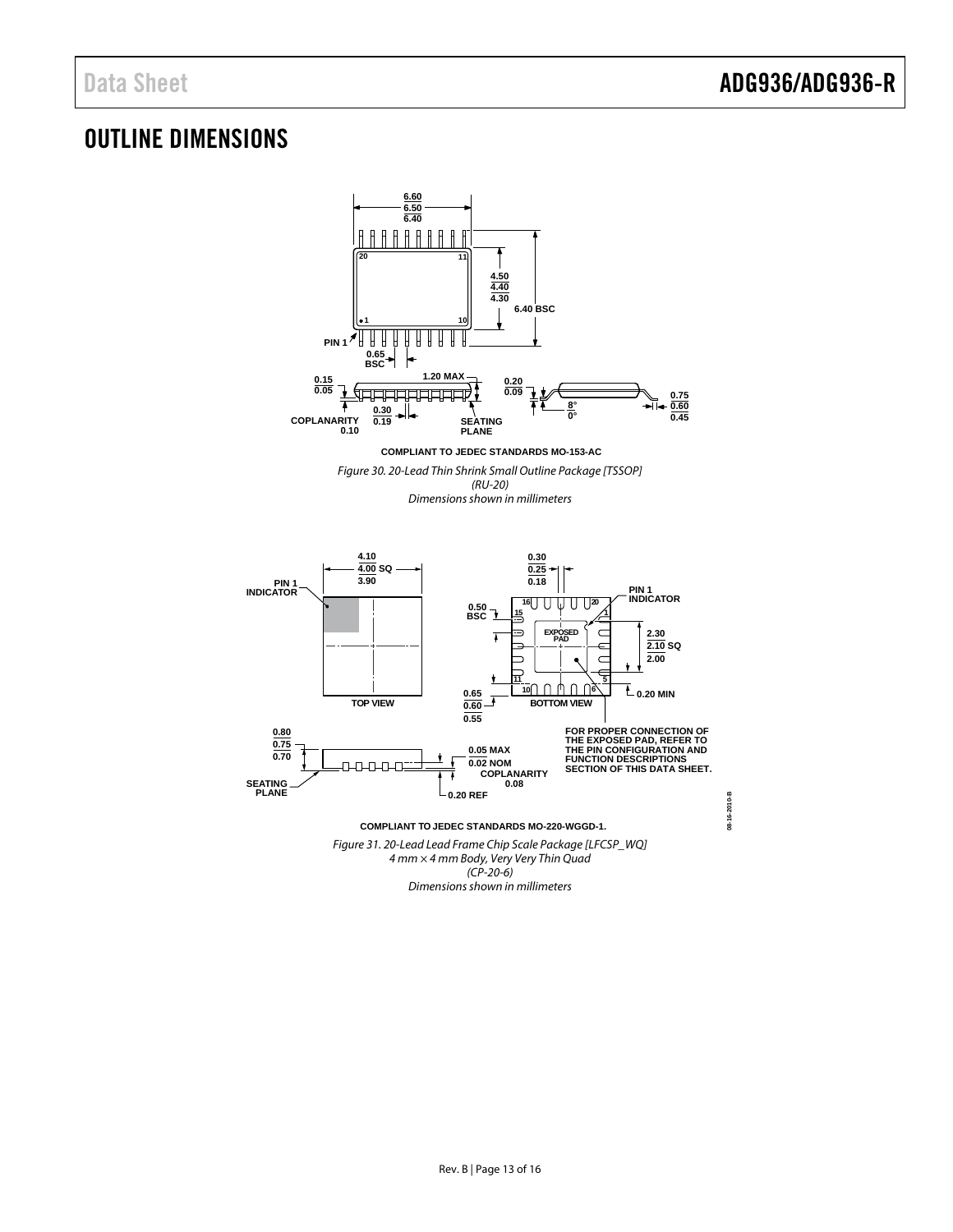#### <span id="page-13-0"></span>**ORDERING GUIDE**

| Model <sup>1</sup> | <b>Temperature Range</b>           | <b>Package Description</b>                        | Package Option <sup>2</sup> |
|--------------------|------------------------------------|---------------------------------------------------|-----------------------------|
| ADG936BRU          | $-40^{\circ}$ C to $+85^{\circ}$ C | 20-Lead Thin Shrink Small Outline Package (TSSOP) | <b>RU-20</b>                |
| ADG936BRU-500RL7   | $-40^{\circ}$ C to $+85^{\circ}$ C | 20-Lead Thin Shrink Small Outline Package (TSSOP) | <b>RU-20</b>                |
| ADG936BRUZ         | $-40^{\circ}$ C to $+85^{\circ}$ C | 20-Lead Thin Shrink Small Outline Package (TSSOP) | <b>RU-20</b>                |
| ADG936BRUZ-REEL    | $-40^{\circ}$ C to $+85^{\circ}$ C | 20-Lead Thin Shrink Small Outline Package (TSSOP) | <b>RU-20</b>                |
| ADG936BRUZ-REEL7   | $-40^{\circ}$ C to $+85^{\circ}$ C | 20-Lead Thin Shrink Small Outline Package (TSSOP) | <b>RU-20</b>                |
| ADG936BCPZ         | $-40^{\circ}$ C to $+85^{\circ}$ C | 20-Lead Lead Frame Chip Scale Package (LFCSP WQ)  | $CP-20-6$                   |
| ADG936BCPZ-RL      | $-40^{\circ}$ C to $+85^{\circ}$ C | 20-Lead Lead Frame Chip Scale Package (LFCSP_WQ)  | $CP-20-6$                   |
| ADG936BCPZ-RL7     | $-40^{\circ}$ C to $+85^{\circ}$ C | 20-Lead Lead Frame Chip Scale Package (LFCSP_WQ)  | $CP-20-6$                   |
| EVAL-ADG936EBZ     |                                    | <b>Evaluation Board</b>                           | <b>RU-20</b>                |
| ADG936BRU-R        | $-40^{\circ}$ C to $+85^{\circ}$ C | 20-Lead Thin Shrink Small Outline Package (TSSOP) | <b>RU-20</b>                |
| ADG936BRU-R-500RL7 | $-40^{\circ}$ C to $+85^{\circ}$ C | 20-Lead Thin Shrink Small Outline Package (TSSOP) | <b>RU-20</b>                |
| ADG936BRU-R-REEL   | $-40^{\circ}$ C to $+85^{\circ}$ C | 20-Lead Thin Shrink Small Outline Package (TSSOP) | <b>RU-20</b>                |
| ADG936BRU-R-REEL7  | $-40^{\circ}$ C to $+85^{\circ}$ C | 20-Lead Thin Shrink Small Outline Package (TSSOP) | <b>RU-20</b>                |
| ADG936BRUZ-R       | $-40^{\circ}$ C to $+85^{\circ}$ C | 20-Lead Thin Shrink Small Outline Package (TSSOP) | <b>RU-20</b>                |
| ADG936BCPZ-R       | $-40^{\circ}$ C to $+85^{\circ}$ C | 20-Lead Lead Frame Chip Scale Package (LFCSP_WQ)  | $CP-20-6$                   |
| ADG936BCPZ-R-REEL  | $-40^{\circ}$ C to $+85^{\circ}$ C | 20-Lead Lead Frame Chip Scale Package (LFCSP_WQ)  | $CP-20-6$                   |
| EVAL-ADG936REBZ    |                                    | <b>Evaluation Board</b>                           | <b>RU-20</b>                |

<sup>1</sup> Z = RoHS Compliant Part.

<sup>2</sup> CP-20-6 package was formerly CP-20-1 package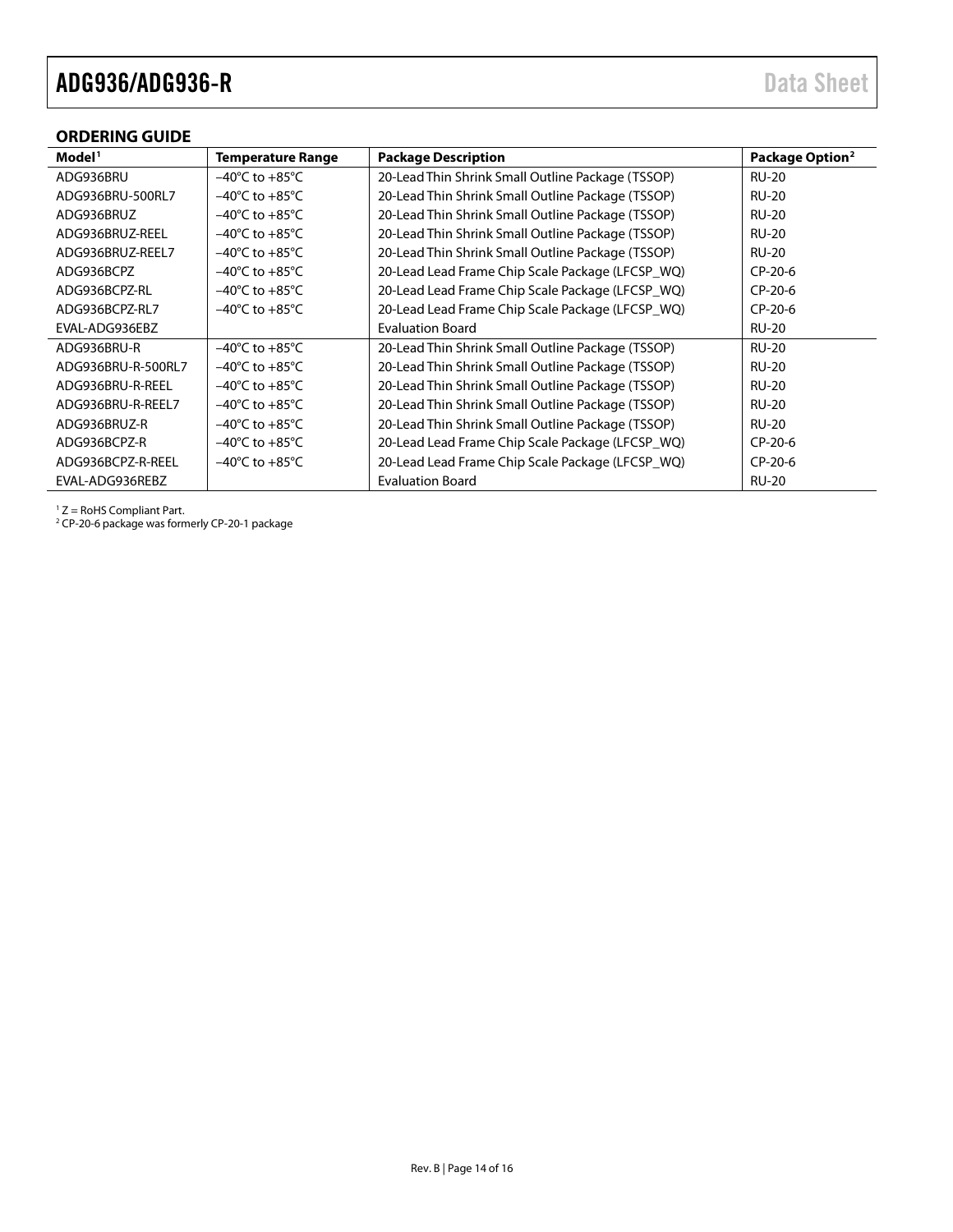# **NOTES**